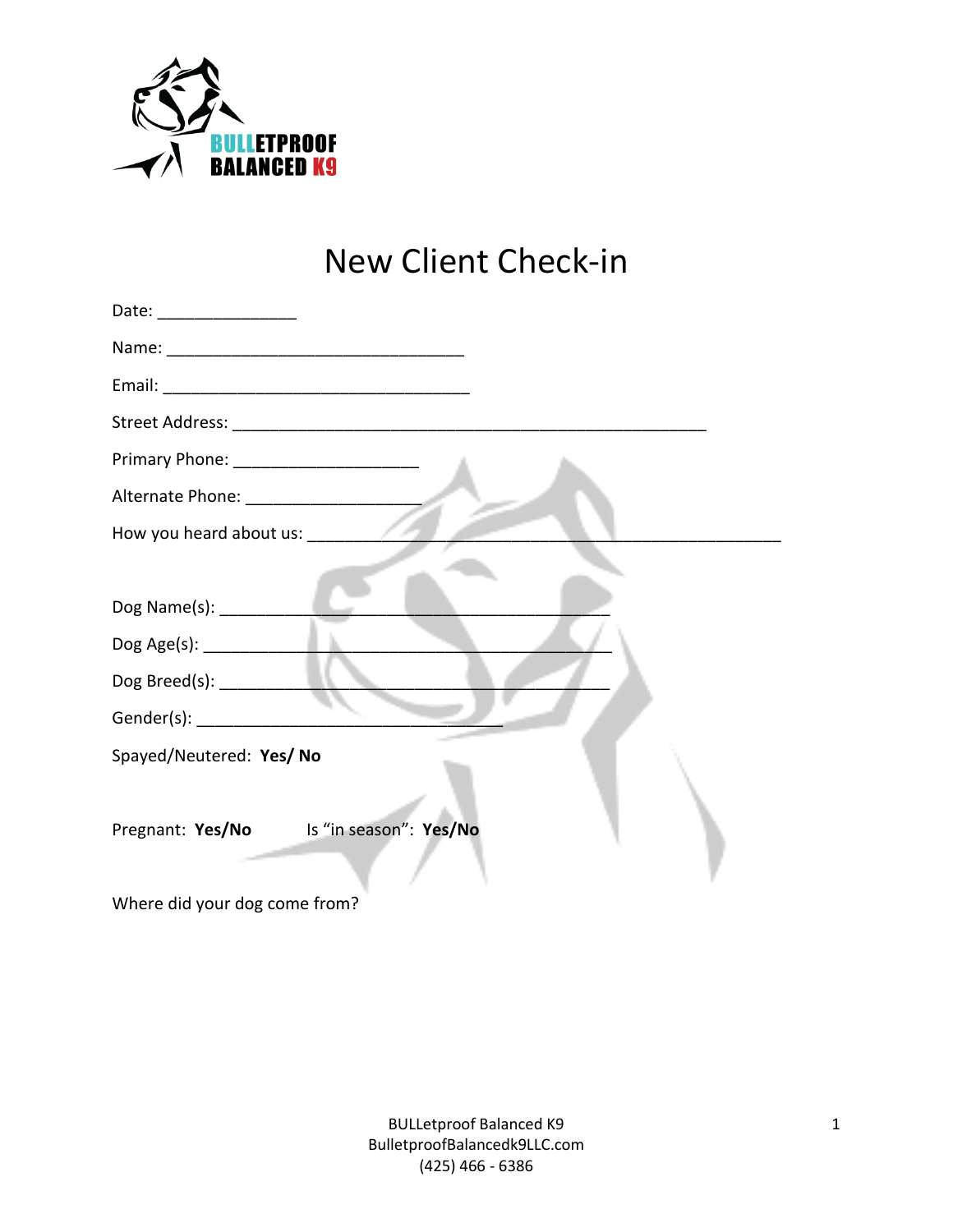

Please check all that apply:



 $\Box$ None of the above

Do you have other dogs in the home? Please list name, age, gender and how they get along.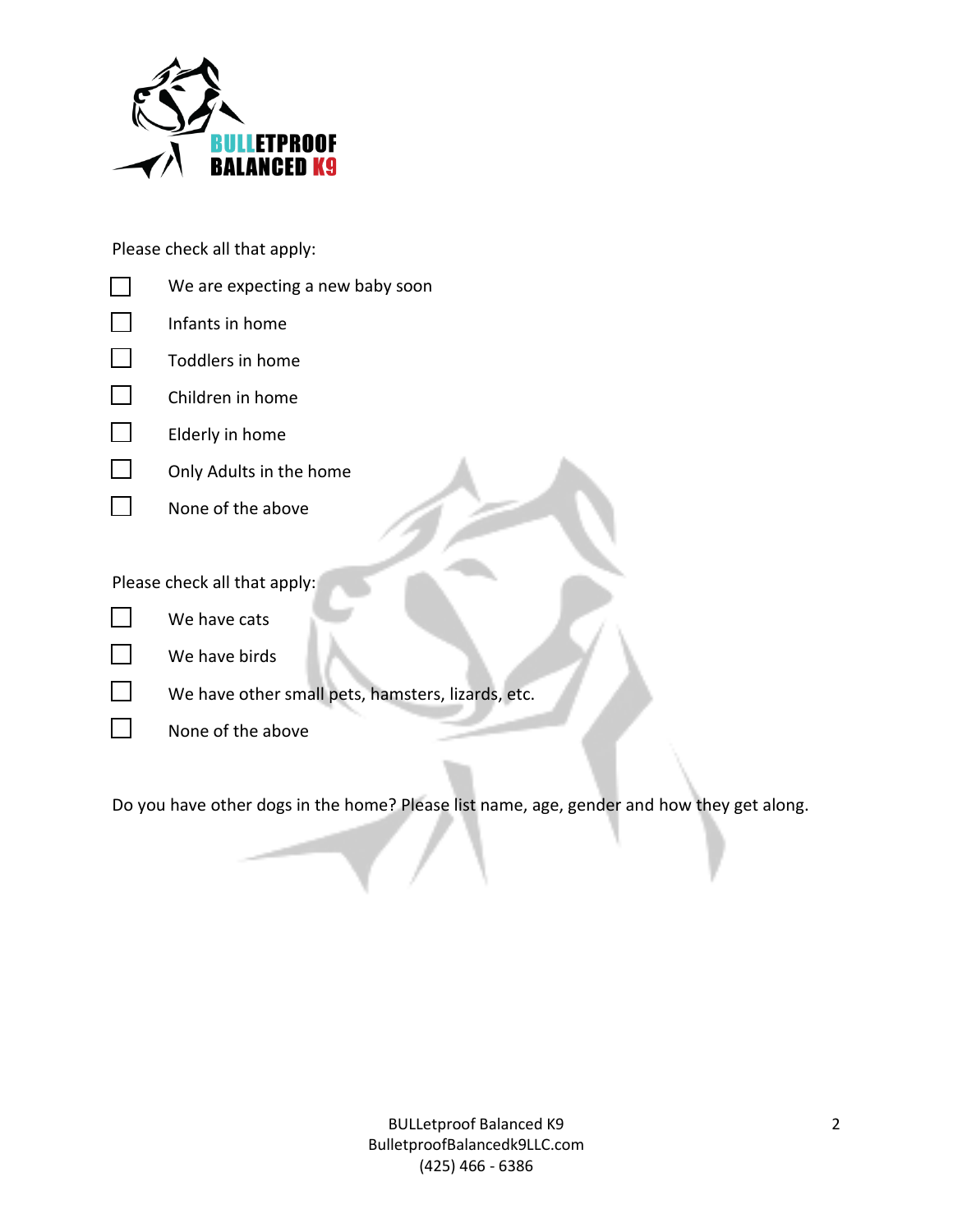

## *Filling out this questionnaire will greatly help us get started with training your dog:*

**1**. If you go near or touch your dog's food dish when he is eating, will he show teeth, growl or snap? *Yes / No / Don't Know*

**2.** If your dog has a bone or toy or other object in her mouth and you try to take it from her, will she show her teeth, growl or snap? *Yes / No / Don't Know*

**3.** Does your dog guard objects? *Yes / No / Don't Know*

**4.** If your dog is one your bed or furniture and you try to ask him to move or get off, will he show his teeth, growl or snap? *Yes / No / Don't Know*

**5.** If you need to clip your dog's nails or groom him or examine for fleas or ticks, does he growl, show his teeth or snap? *Yes / No / Don't Know*

**6.** How often does your dog interact with other dogs?

**7.** What is his typical reaction to other dogs?

**8.** If you have other small animals in the house, does your dog:

- $\Box$ Ignores other pets
- $\Box$ Shows interest in other pets, but leaves them alone
- $\Box$ Tries to play with other pets
- $\Box$ Chases other pets and we have to intervene
- $\Box$ Has attacked or hurt other pets
- $\vert \ \ \vert$ Has killed other wild animals, squirrels, birds, etc.
- $\Box$ None of the above

**9.** How often does your dog interact with people?

**10.** What is her typical reaction to other adults?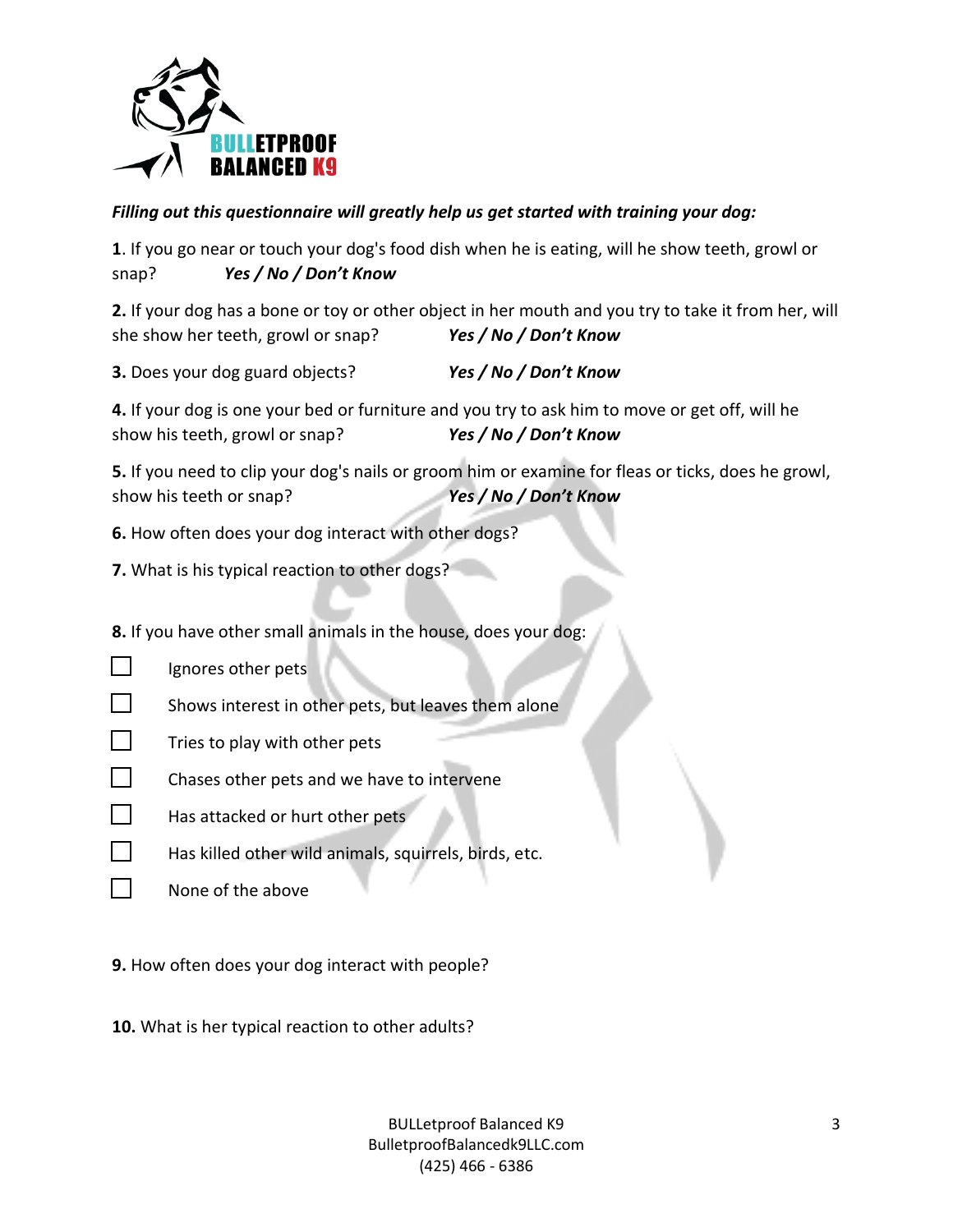

**11.** What is the typical reaction to children?

- **12.** Has your dog ever bitten anyone?
- **13.** Is your dog up to date on all vaccinations? *Yes / No / Don't Know*

- **14.** How do you feed your dog? Please check all that apply:
- $\Box$ Free feed, we keep bowl full at all times
- $\Box$ We feed measured amount 2x a day
- $\Box$ We feed measured amount 3x a day
- $\Box$ We feed dry only
- $\Box$ We feed wet/canned only
- $\Box$ We feed a mix of wet and dry

## $\Box$ We feed a raw diet

- $\Box$ We feed raw occasionally
- $\Box$ We feed left overs daily
- $\Box$ We feed left overs occasionally
- $\Box$ We add supplements to our dog's diet
- $\Box$ We use common dog food companies
- $\Box$ We feed organic, high quality food
- $\Box$ We feed grain free
- $\Box$ My dog has food allergies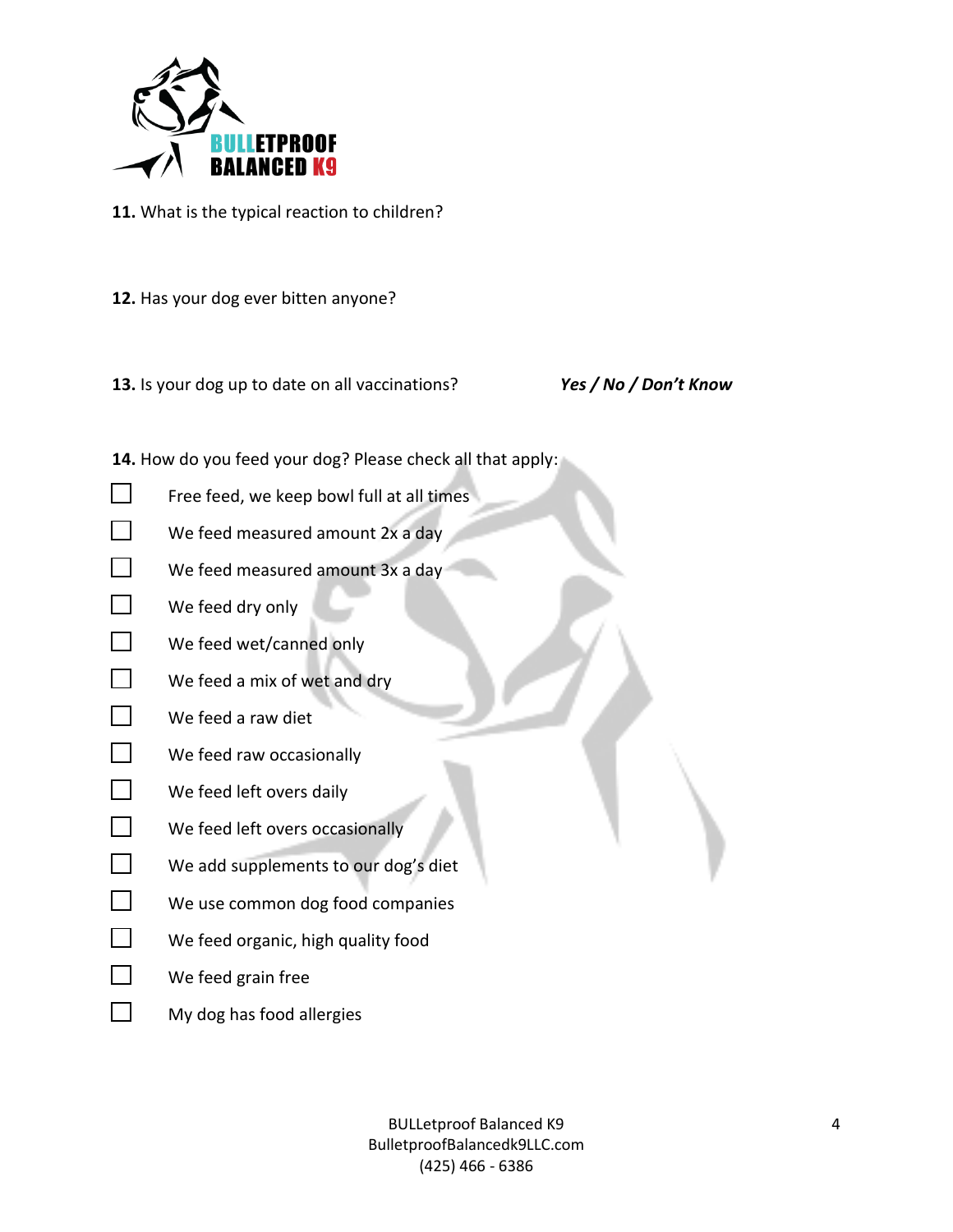

**15.** Do you consider your dog: **Underweight | Just Right | Overweight | Obese**

**16.** What sort of exercise does your dog get? Check all that apply.

- $\Box$ Walk twice a day, up to thirty minutes
- $\Box$ Walk him every day, up to an hour
- $\Box$ Small fenced in yard to play in
- П Large fenced in yard to play in
- $\Box$ Outside on a wire run
- $\Box$ Outside tied to a tree, dog house, etc.
- $\Box$ Off leash at parks
- $\Box$ Dog sports, agility such as frisbee, flyball, etc.
- $\Box$ Mental exercises, tricks, complex training, other

**17.** How else do you exercise your dog? Please check all that apply

- $\Box$ Fetch (ball, frisbee, stick)
- $\Box$ Jog/Run with owner
- $\Box$ Off leash hiking
- П Off leash backpacking
- $\Box$ Dog Scootering
- $\Box$ Mountain boarding, Joring
- $\Box$ Swimming
- $\Box$ Other (please specify) \_\_\_\_\_\_\_\_\_\_\_\_\_\_\_\_\_\_\_\_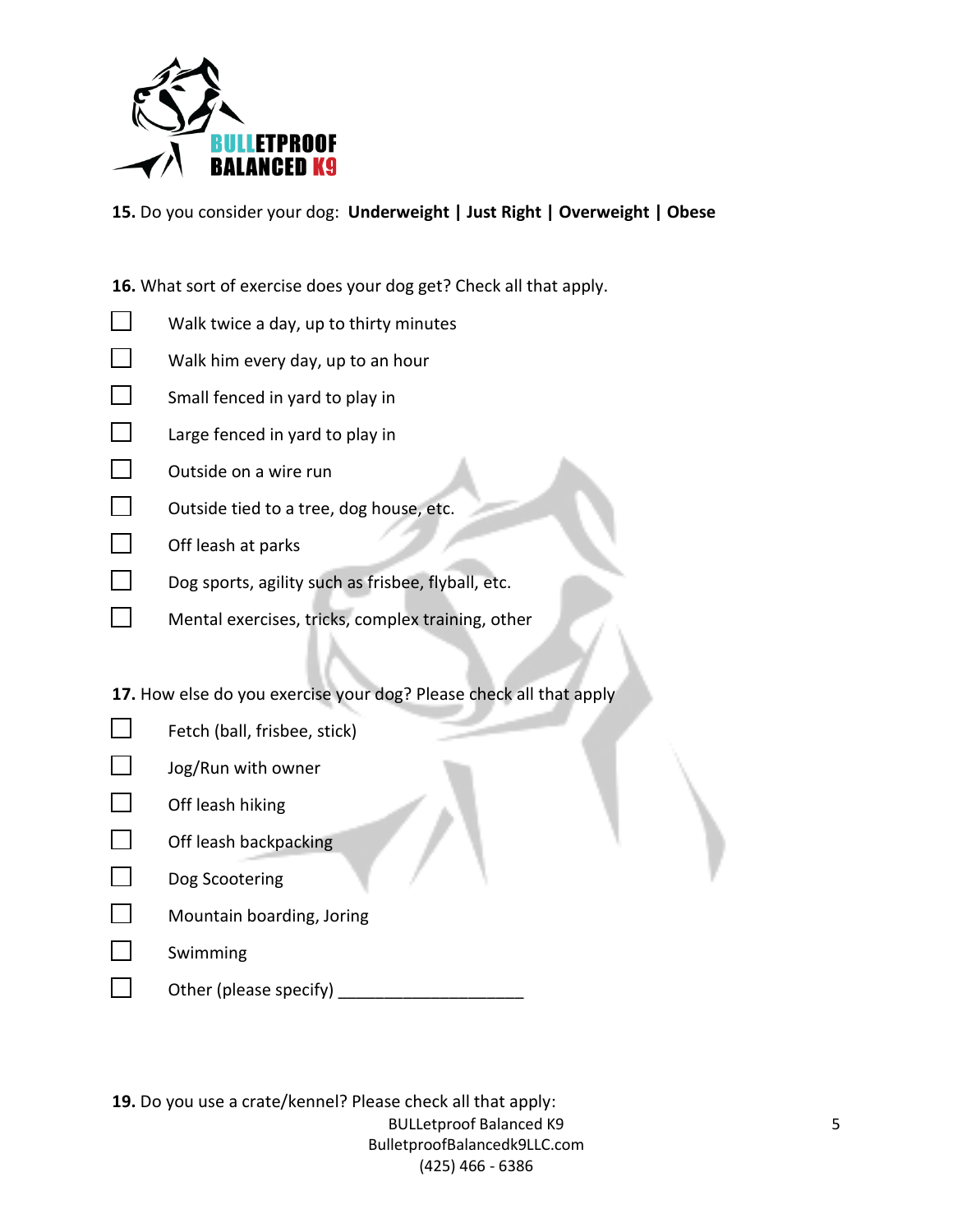| ETPROOF                                                                              |  |                                         |  |  |
|--------------------------------------------------------------------------------------|--|-----------------------------------------|--|--|
| BALANCED K9                                                                          |  |                                         |  |  |
| Would never use a crate                                                              |  |                                         |  |  |
| Have tried, but the dog hated it                                                     |  |                                         |  |  |
| Yes, but the dog does not like it                                                    |  |                                         |  |  |
| OK with crate                                                                        |  |                                         |  |  |
| Great with crate, goes in without prompting                                          |  |                                         |  |  |
| 20. Regarding a crate/kennel, when does your dog use it? Please check all that apply |  |                                         |  |  |
| N/A                                                                                  |  |                                         |  |  |
| When we are away from home                                                           |  |                                         |  |  |
| They sleep in it at night                                                            |  |                                         |  |  |
| When we travel in a car                                                              |  |                                         |  |  |
| When they misbehave                                                                  |  |                                         |  |  |
| Other times as needed                                                                |  |                                         |  |  |
|                                                                                      |  |                                         |  |  |
| 21. How many hours a day is the dog left alone, on average (no humans present)?      |  |                                         |  |  |
|                                                                                      |  |                                         |  |  |
|                                                                                      |  |                                         |  |  |
| 22. Has your dog ever had formal training? Please check all that apply               |  |                                         |  |  |
| Puppy class                                                                          |  | Basic obedience class                   |  |  |
| Advanced obedience class                                                             |  | Behavior class (fear, aggression, etc.) |  |  |
| Agility                                                                              |  | Scent work                              |  |  |
| <b>CGC</b> certifications                                                            |  | <b>Canine Life and Social Skills</b>    |  |  |
| Therapy dog training                                                                 |  |                                         |  |  |

Other (please specify) \_\_\_\_\_\_\_\_\_\_\_\_\_\_\_\_\_\_\_\_\_\_\_\_\_\_\_\_\_\_\_

 $\Box$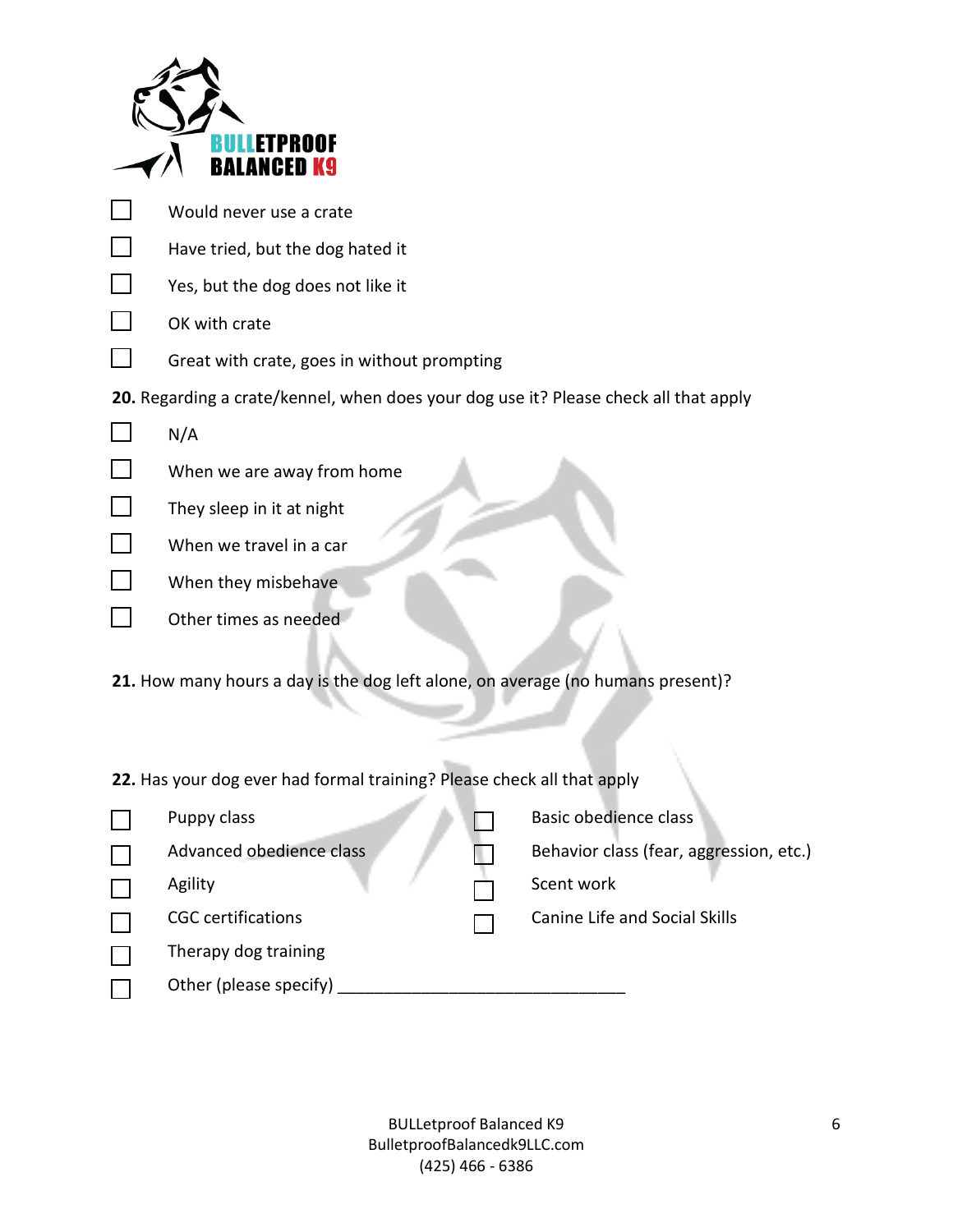

**23.** What commands does your dog **know** (Able to do 90% of the time with one request)? Please check all that apply:

| Sit                                                  | Down                        |  |
|------------------------------------------------------|-----------------------------|--|
| Wait                                                 | Stay                        |  |
| Recall (come to you)                                 | Walking on leash (politely) |  |
| Leave it                                             | Drop it                     |  |
| Retrieve (fetch)                                     | Wait at the door            |  |
| Settle                                               |                             |  |
| Others (please specify)                              |                             |  |
|                                                      |                             |  |
| 24. My dog is okay with Please check all that apply: |                             |  |
| Ears being touched                                   |                             |  |
| Nails being trimmed                                  |                             |  |
| A bath                                               |                             |  |
| Teeth being examined                                 |                             |  |
| Teeth being Brushed                                  |                             |  |
| Being brushed                                        |                             |  |
| Going to the groomer                                 |                             |  |
| Going to the vet                                     |                             |  |
| Playing in water                                     |                             |  |
| None of the above                                    |                             |  |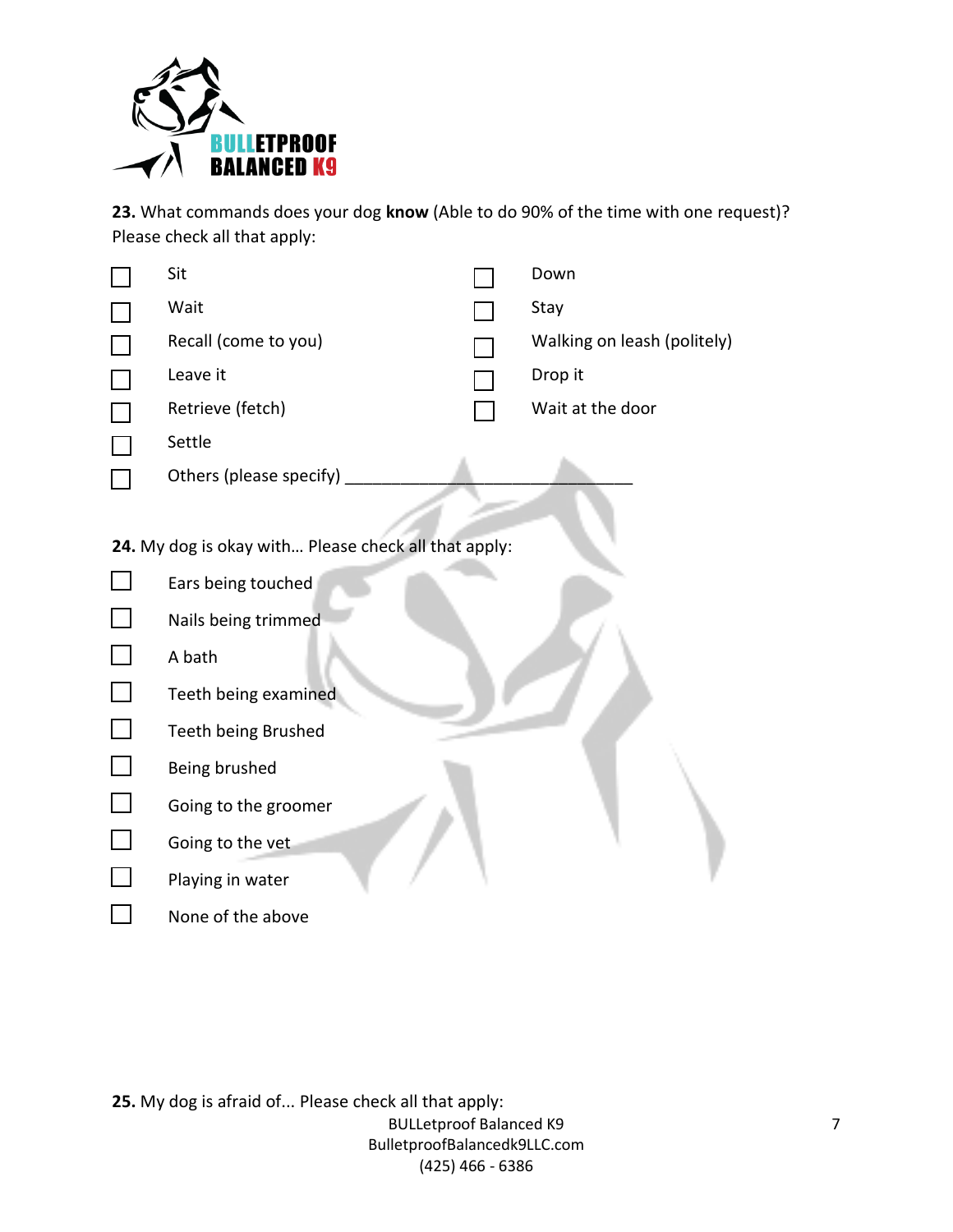|                          | ETPROOF                                                  |
|--------------------------|----------------------------------------------------------|
|                          | ALANCED K9                                               |
|                          | <b>Loud Noises</b>                                       |
| $\Box$                   | Men                                                      |
| $\Box$                   | Children                                                 |
| $\overline{\phantom{0}}$ | Cars/Car Rides                                           |
| $\Box$                   | Veterinarians                                            |
| $\overline{\phantom{a}}$ | Groomers                                                 |
| $\Box$                   | People in uniform                                        |
| $\Box$                   | Household products, vacuum, broom                        |
|                          | Other (please specify)                                   |
|                          | None of the above                                        |
|                          |                                                          |
|                          | 26. My dog's bad habits are Please check all that apply: |
|                          | Chewing furniture                                        |
|                          | <b>Digging Holes</b>                                     |
|                          | Jumping fences                                           |
|                          | <b>Barks excessively</b>                                 |
|                          | <b>Bites</b>                                             |

- $\Box$ Not housebroken
- $\Box$ Does not listen to commands
- $\Box$ Chases other animals
- $\Box$ Doesn't come when called
- $\Box$ Other (please specify) \_\_\_\_\_\_\_\_\_\_\_\_\_\_\_\_\_\_\_\_
- $\Box$ None of the above

BULLetproof Balanced K9 8 BulletproofBalancedk9LLC.com (425) 466 - 6386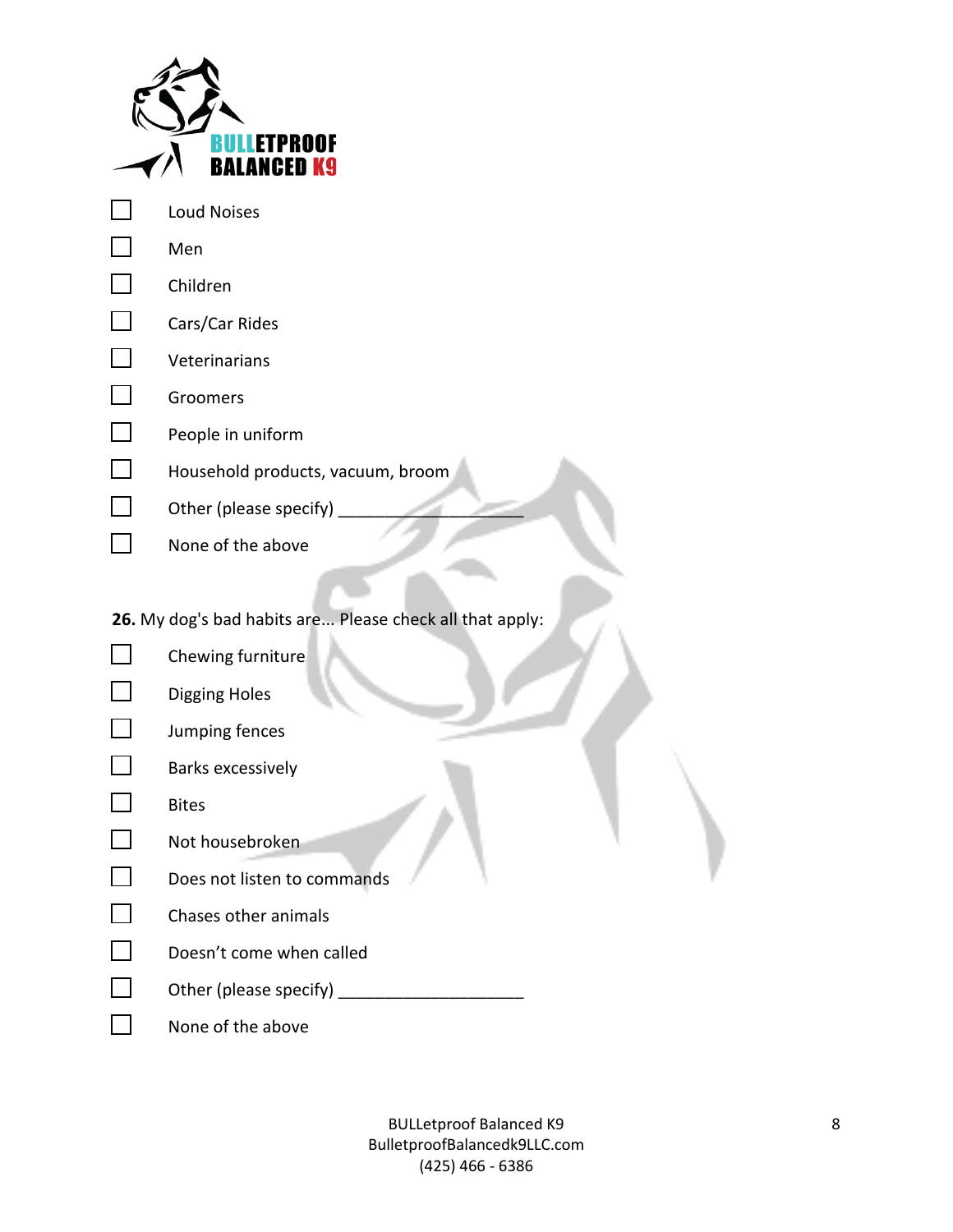

**27.** Does your dog have any other bad habits or problems?

**28.** Anything else you would like me to know?